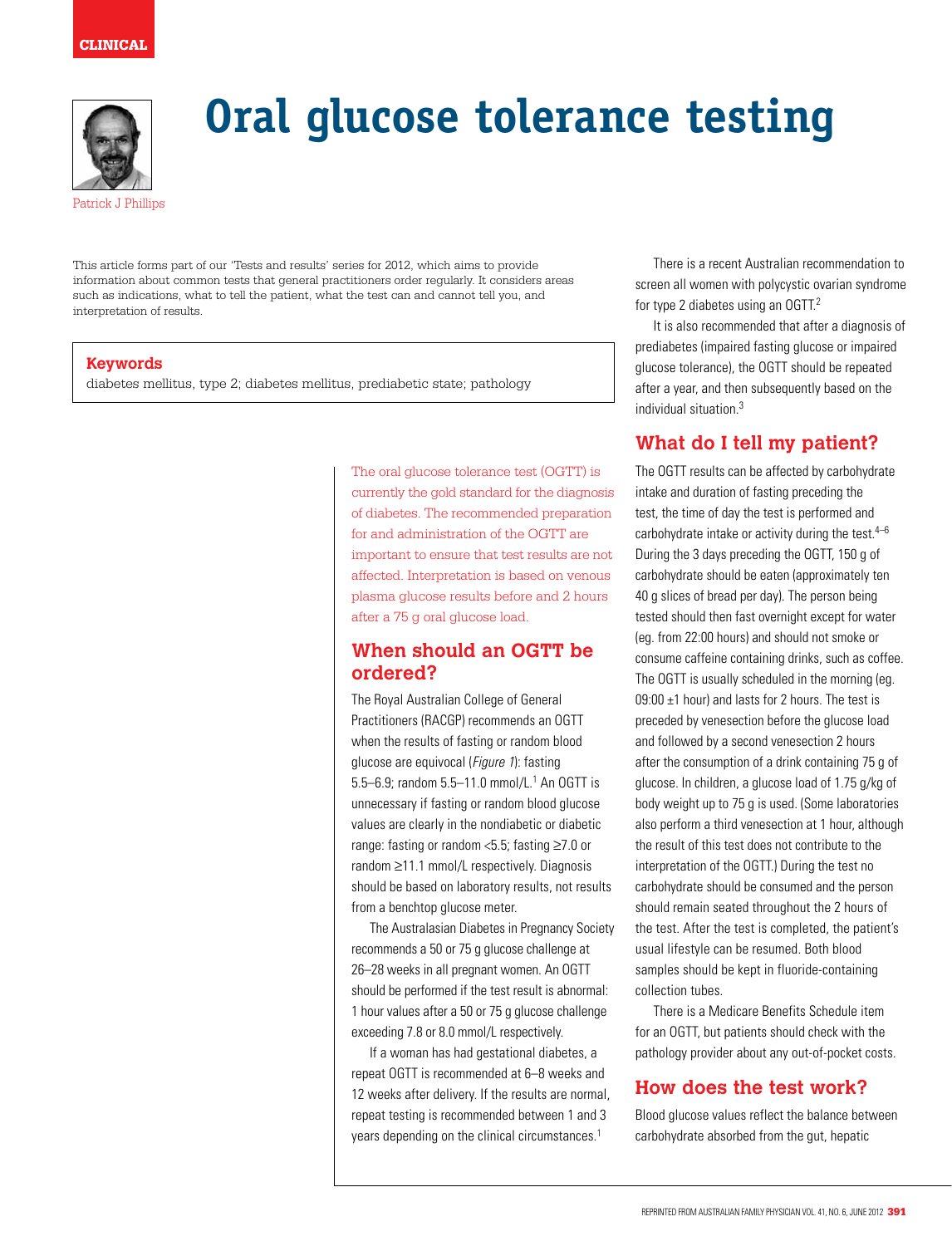

glucose output/uptake and peripheral glucose uptake (largely muscle). Assuming the person is fasting beforehand and rests during the test, blood glucose values reflect the hepatic glucose output before the test (the fasting value) and the combination of the glucose load and any hepatic glucose output during the test (the 2 hour value). The fasting and 2 hour blood glucose values associated with the onset of the specific microvascular complications of diabetes (retinopathy, nephropathy and neuropathy) and macrovascular complications (atherosclerotic vascular disease) have been identified and these values are used as the diagnostic levels for the absence of diabetes and the presence of diabetes or prediabetes.

#### **What do the results mean?**

Interpretation is based on the fasting and 2 hour plasma glucose values after the 75 g glucose load (mmol/L, Table 1). Prediabetes is diagnosed if the fasting or the 2 hour  $(\pm \text{ fasting})$  values are in the

prediabetes range: impaired fasting glucose (IFG) and impaired glucose tolerance (IGT) respectively. Diabetes is diagnosed if the fasting and/or 2 hour values exceed 7.0 or 11.1 mmol/L in the presence of symptoms typical of diabetes. In the absence of symptoms a second abnormal blood test on a separate day is required.

When the OGTT is performed during pregnancy (eg. at 26–28 weeks following a positive oral glucose challenge) the criteria for overt diabetes is the same but the criteria for gestational diabetes are different: fasting 5.5–6.9 and 2 hour 8.0–11.0 mmol/L.1

## **What won't the results tell you?**

The OGTT results will not indicate whether the preparation for and administration of the test was correctly carried out. The OGTT assesses glucose tolerance at the time of the test. Results will only give a qualitative idea of the 24 average blood glucose and HbA1c (ie. normal,

| <b>Table 1. Interpretation of OGTT</b> |                |              |                                           |
|----------------------------------------|----------------|--------------|-------------------------------------------|
|                                        | Fasting        | 2 hour       | Implications                              |
| No diabetes                            | $<$ 6 $\Omega$ | <78          | No excess micro- nor macro-vascular risk  |
| Prediabetes                            | $6.1 - 6.9$    | $7.8 - 11.0$ | Excess macro- but not micro-vascular risk |
| <b>Diabetes</b>                        | >70            | >11.1        | Excess macro- and micro-vascular risk     |

high, very high) and will not differentiate between type 1 and type 2 diabetes. Nor will they predict response to hypoglycaemic therapy or the current or future risk of diabetes complications.

### **What if the OGTT is unreliable?**

Repeating the OGTT because results are potentially incorrect may be considered in at least two circumstances:

- marginally abnormal results and potential for incorrect preparation for and/or administration of the test (eg. as suggested from patient recall of the test)
- marginally abnormal results and major implications of abnormality for the person's future life (eg. loss of job; difficulties obtaining insurance).

Results of the OGTT are variable within the same individual with co-efficients of variation (CV: standard deviation ÷ average value as %) of approximately 8% and 20% for fasting and 2 hour values respectively. $7$  This means that in 20% of repeat tests compared to the original values, fasting values will be at least 13% higher or 13% lower and 2 hour values will be at least 33% higher or 33% lower. The sensitivity of the test to incorrect preparation or administration and the high intra-individual variability make the gold standard for diabetes diagnosis less than perfectly reliable.

## **Future directions in diabetes diagnosis**

The American Diabetes Association recommends HbA1c as well as venous plasma glucose levels to diagnose type 2 diabetes with diagnostic values of HbA1c ≥6.5%. Authorities are considering accepting and implementing this recommendation during Australia in 2012–13.

The criteria for the diagnosis of gestational diabetes are currently under review following recommendations by an international committee that recommends criteria based on the fasting 5.1–6.9, 1 hour >10 and 2 hour values 8.5–11.0 mmol/L.8 These criteria have been adopted by the American Diabetes Association<sup>9</sup> and some Australian hospitals.

The following case study illustrates the interpretation of OGTT results.